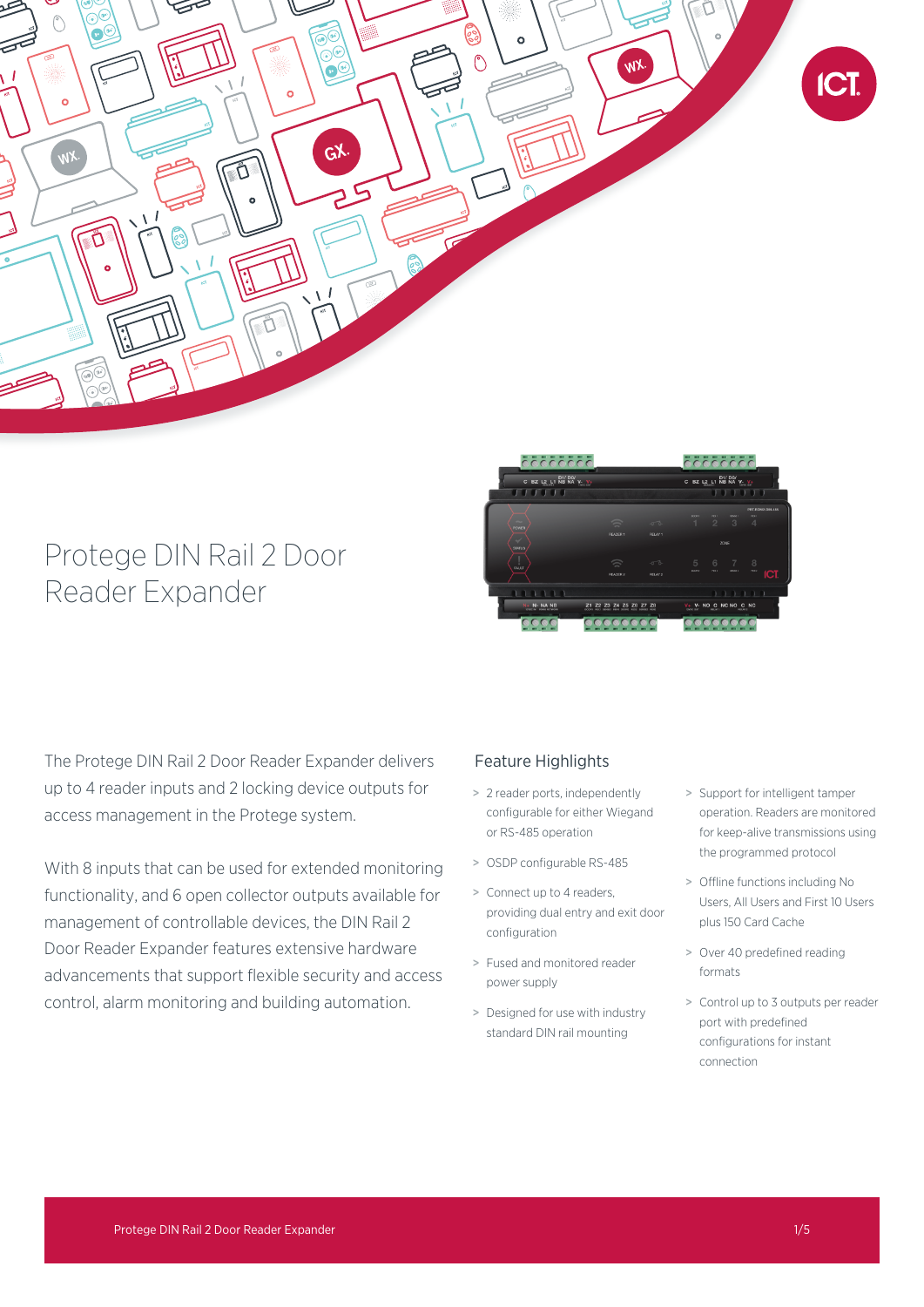## Connectivity and System Expansion

Expanding the Protege system with local inputs and outputs from the DIN Rail 2 Door Reader Expander allows for a convenient, cost effective expansion and the added benefit of dual functionality on door monitoring inputs.

- > 8 high security inputs can be used to perform system monitoring, alarm and automation functions. All 8 inputs have preassigned functions that are processed by the reader expander for door control. Each function can be enabled individually.
- > 6 open collector outputs can be used within the system for the management of controllable devices such as relays, lighting and building automation.
- > System expansion is achieved seamlessly by connecting additional expander modules.
- > Address configuration of the DIN Rail 2 Door Reader Expander is achieved using the address programming feature of the Protege System Controller.

### Flexible Reader Support

Provides 2 reader ports that can be independently configured for either Wiegand or RS-485 reader operation, allowing the connection of up to 4 readers controlling 2 doors.

Choose Wiegand readers for compatibility with all standard access control systems, or RS-485 for fast, secure communication.

RS-485 readers provide the added benefits of being easier and more cost effective to wire and deploy, and allow for direct integration with Protege systems, enabling you to make changes on the fly once readers are installed. RS-485 also allows for longer cable runs and offers a simpler firmware update process.

OSDP protocol configuration in RS-485 offers additional security and adds scalability, flexibility and ease of implementation.\*

\* The ICT implementation of OSDP conforms to a subset of the OSDP functionality. For specifications and reader configuration, refer to Application Note 254: Configuring OSDP Readers, available from the ICT website.

## Communication

A single RS-485 communication interface port used for all network communication functions and interconnection to other modules.

## Integrated Arming/Disarming

Featuring advanced integration of arming and disarming solutions for control of hundreds of alarm areas, the module allows a user to arm and disarm an area from an input associated with a door:

- > Deny access to a user based on the status of the area and allow the user to control the area they are entering, in turn reducing false alarms.
- > Implement vault control areas to manage time delayed access and unlocking of vault areas in banking facilities, without the need for additional hardware control devices.
- > Control access to a keypad using a card and PIN function, or allow card presentation to automatically log the user in at the associated keypad.
- > Disarm an area associated with an elevator floor on access, or prevent the user from gaining access to the floor based on the area status associated with the floor.
- > Repeated presentation of an access card can arm an area associated with the entry or exit direction of the door being accessed.
- > Arm large numbers of areas using area groups.

## Upgradable Firmware

Utilizing the latest flash technology and high performance communication mediums, the firmware can be updated via the Protege interface.

## Power Supply

Device power is supplied from a 12VDC input. Ultra low current requirements ensure cost-effective power distribution.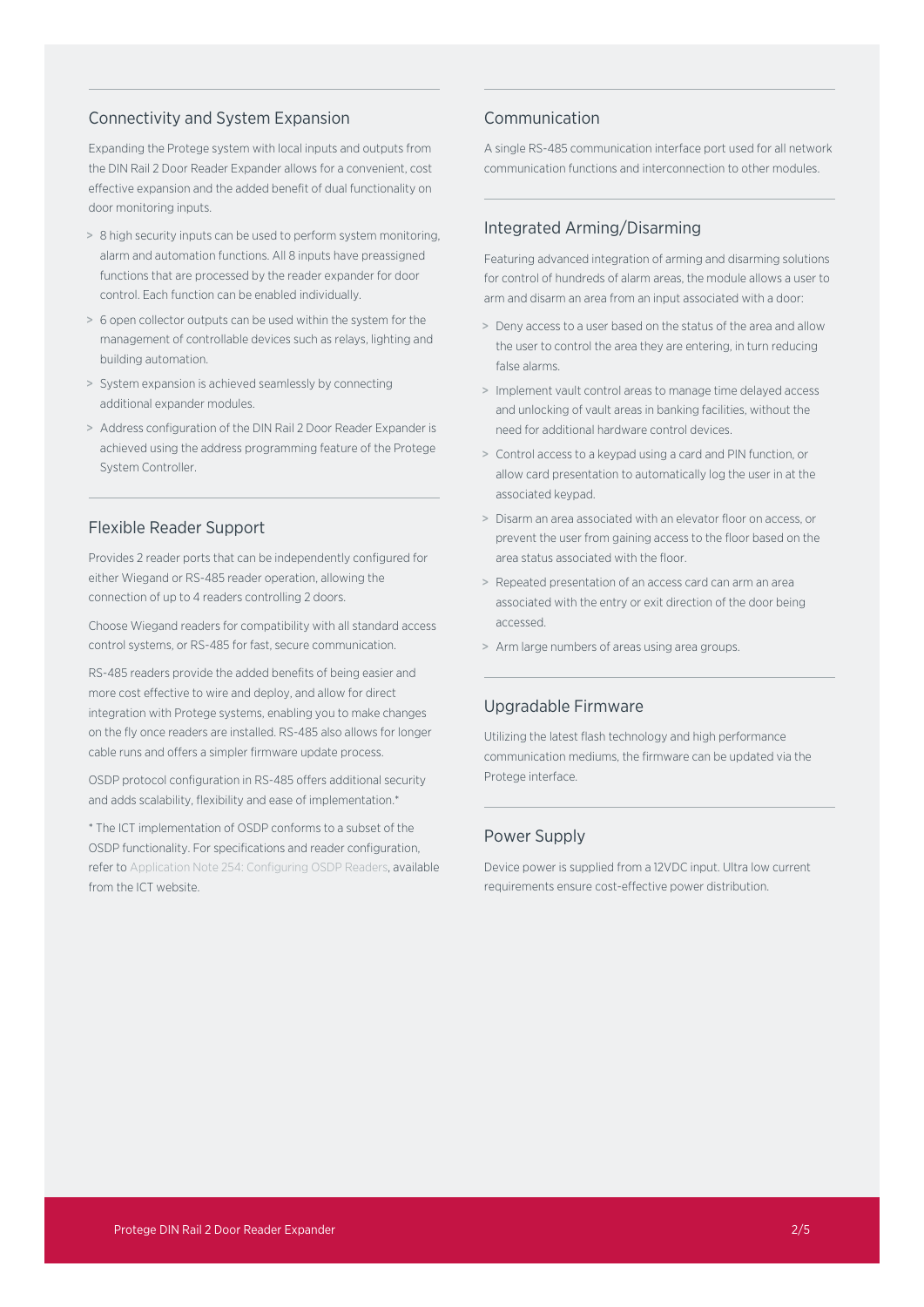## Technical Specifications

| <b>Ordering Information</b>               |                                                                                                                                                                                                          |
|-------------------------------------------|----------------------------------------------------------------------------------------------------------------------------------------------------------------------------------------------------------|
| PRT-RDM2-DIN-485                          | Protege DIN Rail 2 Door Reader Expander                                                                                                                                                                  |
| <b>Power Supply</b>                       |                                                                                                                                                                                                          |
| DC Input Voltage                          | $11-14VDC$                                                                                                                                                                                               |
| DC Output Voltage<br>(DC IN Pass Through) | 10.83-14.0VDC 0.7A (Typical) Electronic Shutdown at 1.1A<br>Reader 1&2 10.45-13.85VDC Pass Through share 0.7A (Typical) Electronic Shutdown at 1.1A                                                      |
| Operating Current                         | 80mA (Typical)                                                                                                                                                                                           |
| Total Combined Current*                   | 1.56A (Max)                                                                                                                                                                                              |
| Low Voltage Cutout                        | 8.7VDC                                                                                                                                                                                                   |
| Low Voltage Restore                       | 10.5VDC                                                                                                                                                                                                  |
| Communication                             |                                                                                                                                                                                                          |
| <b>RS-485</b>                             | Module network                                                                                                                                                                                           |
| <b>Offline Operation</b>                  |                                                                                                                                                                                                          |
| Offline Access Modes                      | All Users, First 10 Users plus 150 Card Cache, No Users                                                                                                                                                  |
| <b>Readers</b>                            |                                                                                                                                                                                                          |
| Reader Configurations                     | 2 reader ports that can be independently configured for either Wiegand (up to 1024 bits configurable)<br>or RS-485, allowing connection of up to 4 readers providing entry/exit control for two doors ** |
|                                           | RS-485 reader port connections support configuration for OSDP protocol                                                                                                                                   |
| <b>Outputs</b>                            |                                                                                                                                                                                                          |
| Lock Outputs                              | 2 Form C Relay Outputs - 7A N.O/N.C. at 30 VAC/DC resistive/inductive                                                                                                                                    |
| Outputs                                   | 6 (50mA Max) Open Collector                                                                                                                                                                              |
| <b>Inputs</b>                             |                                                                                                                                                                                                          |
| Inputs                                    | 8 High Security Monitored Inputs (10ms to 1hr Input Speed Programmable)                                                                                                                                  |
| Trouble Inputs                            | 16                                                                                                                                                                                                       |
| <b>Dimensions</b>                         |                                                                                                                                                                                                          |
| Dimensions (L x W x H)                    | 156 x 90 x 60mm (6.14 x 3.54 x 2.36")                                                                                                                                                                    |
| Net Weight                                | 300g (10.6oz)                                                                                                                                                                                            |
| Gross Weight                              | 370g (13.1oz)                                                                                                                                                                                            |
| <b>Operating Conditions</b>               |                                                                                                                                                                                                          |
| <b>Operating Temperature</b>              | UL/ULC 0° to 49°C (32° to 120°F): EU EN -10° to 55°C (14° to 131°F)                                                                                                                                      |
| Storage Temperature                       | $-10^{\circ}$ to 85 $^{\circ}$ C (14 $^{\circ}$ to 185 $^{\circ}$ F)                                                                                                                                     |
| Humidity                                  | 0%-93% non-condensing, indoor use only (relative humidity)                                                                                                                                               |
| Mean Time Between Failures (MTBF)         | 622,997 hours (calculated using RFD 2000 (UTE C 80-810) Standard)                                                                                                                                        |

\* The total combined current refers to the current that will be drawn from the external power supply to supply the expander and any devices connected to its outputs. The auxiliary outputs are directly connected via thermal resettable fuses to the N+ N- input terminals, and the maximum current is governed by the trip level of these fuses.

\*\* Each reader port supports either Wiegand or RS-485 reader operation, but not both at the same time. If combining reader technologies, they must be connected on separate ports.

The ICT implementation of OSDP conforms to a subset of the OSDP functionality. For specifications and reader configuration, refer to Application Note 254: Configuring OSDP Readers, available from the ICT website.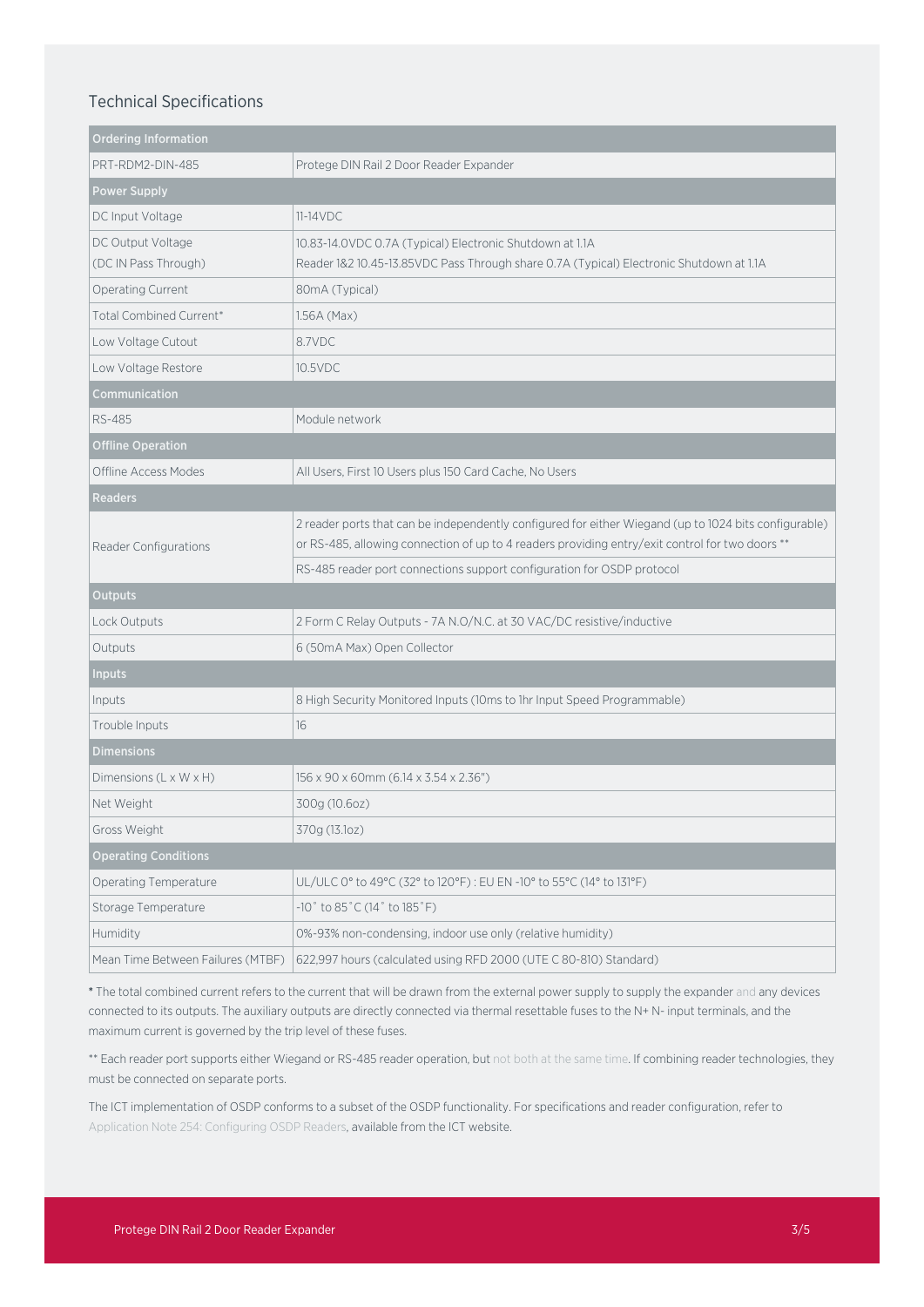## Regulatory Notices

#### RCM (Australian Communications and Media Authority (ACMA))

This equipment carries the RCM label and complies with EMC and radio communications regulations of the Australian Communications and Media Authority (ACMA) governing the Australian and New Zealand (AS/NZS) communities.

## AS/NZS 2201.1 Class 5

Protege systems conform to AS/NZS 2201.1:2007 Class 5 intruder alarm systems standards for the construction, operation, performance and installation of intruder alarm equipment and systems installed in clients' premises.

#### CE – Compliance with European Union (EU)

Conforms where applicable to European Union (EU) Low Voltage Directive (LVD) 2014/35/EU, Electromagnetic Compatibility (EMC) Directive 2014/30/EU, Radio Equipment Directive (RED)2014/53/EU and RoHS Recast (RoHS2) Directive: 2011/65/EU + Amendment Directive (EU) 2015/863.

This equipment complies with the rules of the Official Journal of the European Union, for governing the Self Declaration of the CE Marking for the European Union as specified in the above directives.

Security Grade 4, Environmental Class II, EN 50131-1:2006+A2:2017, EN 50131-3:2009, EN 50131-6:2008+A1:2014, EN 50131-10:2014, EN 50136-1:2012, EN 50136-2:2013, EN 60839-11-1:2013, Power frequency magnetic field immunity tests EN 61000-4-8, Readers Environmental Class: IVA, IK07.

#### UK Conformity Assessment (UKCA) Mark

This equipment carries the UKCA label and complies with all applicable standards.

#### UL/ULC (Underwriters Laboratories)

- > UL 294 for Access Control System Units
- > CAN/ULC S319 for Electronic Access Control Systems

#### Industry Canada

ICES-003

This is a Class A digital device that meets all requirements of the Canadian Interference-Causing Equipment Regulations. Cet appareil numérique de la classe A est conforme à la norme NMB-003 du Canada.

CAN ICES-3 (A)/NMB-3(A)

#### Federal Communications Commission (FCC)

FCC Rules and Regulations CFR 47, Part 15, Class A.

This equipment complies with the limits for a Class A digital device, pursuant to Part 15 of the FCC rules. Operation is subject to the following two conditions: (1) This device may not cause harmful interference; (2) This device must accept any interference received, including interference that may cause undesired operation.

> For a full regulatory and approval list please visit the ICT website.